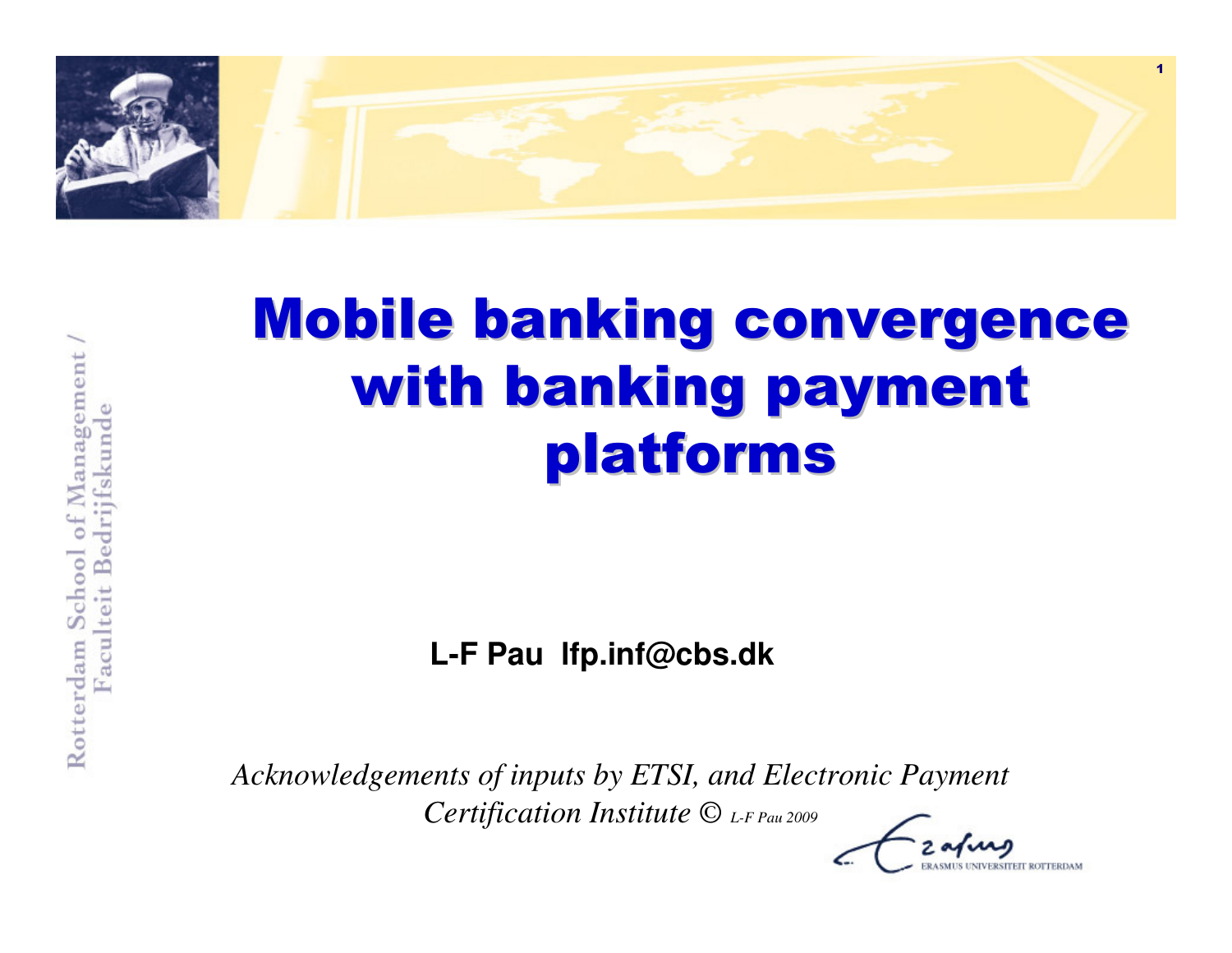### Introduction

- **Mobile may become the most used self-service banking channel over the next years, but mobile banking will leverage the benefits of ubiquity rather than being a copy of Internet banking (GSMA Pay-Buy-Mobile consortia with 46 operators, emerging markets using SMS)**
- П **The opportunities of Additive vs. Transformational banking affect Mobile banking : different customer basis (unbanked lowincome groups vs. Affluent ones)**
- **Standards, security , profitability, interoperability and compliance procedures have been addressed, but there are open holes and disagreements on regulations, liability issues and NFC terminals.**
- П **How far to allow the SIM (operator « owned ») to control the secure elements of payment processes, and is downloaded software not an alternative ?**
- **At best regulators have seen their role as creating awareness, securing deployment , and ensuring system integrity ,but they have not cared not for communications or banking customers and the rivalry between financial/banking and communications regulators is delaying concrete decisions**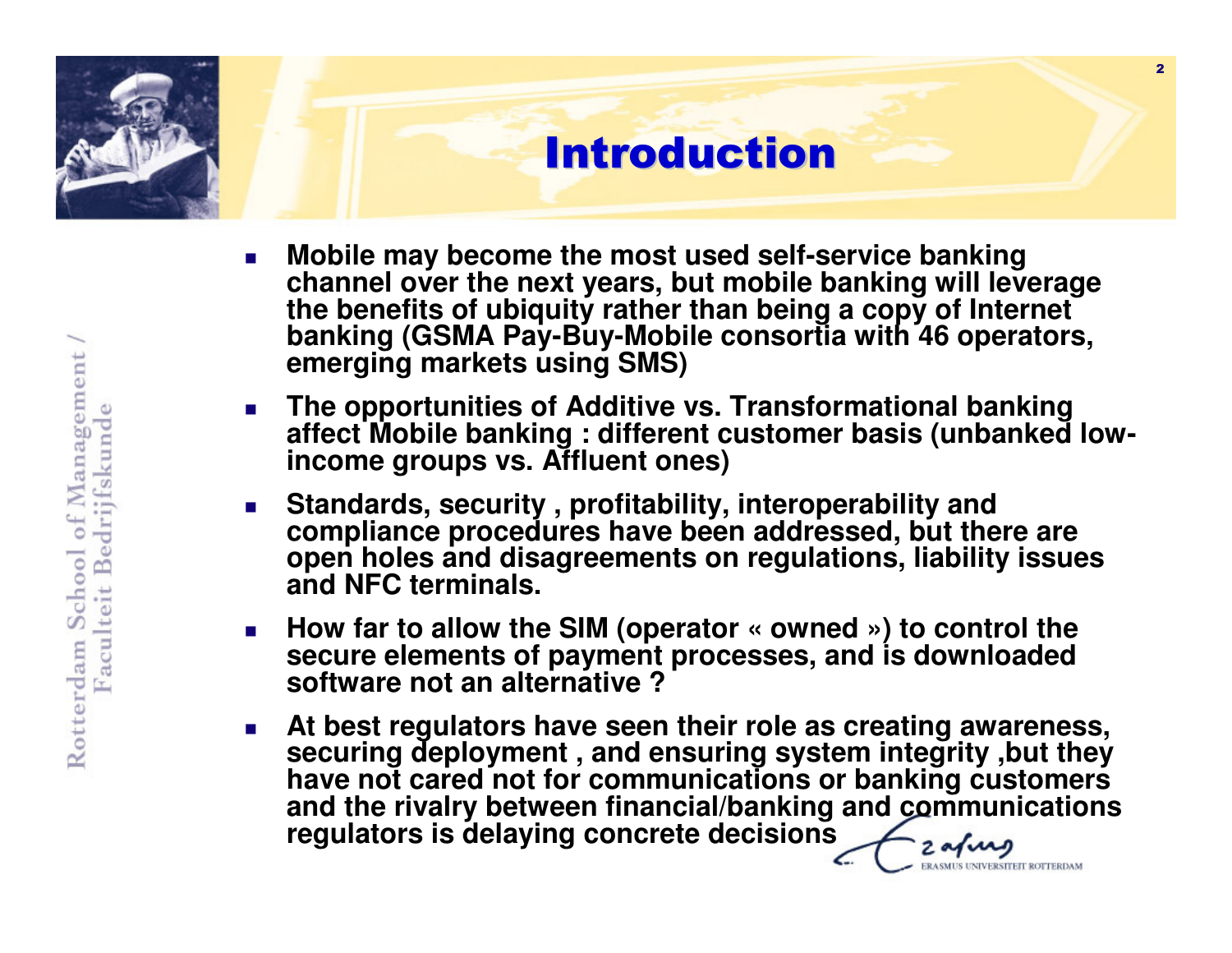

- П **Banks and financial institutions**
- $\mathcal{L}^{\mathcal{L}}$ **Payment and credit card providers**
- $\mathcal{L}_{\rm{max}}$ **Payment processing system's houses**
- $\sim$ **Merchants collecting payments via mobile terminals**
- П **Mobile network operators**
- Ш **Access terminal vendors**
- Ш **Semiconductor vendors**
- Ш **SIM card vendors ( 3,07 Billion shipped in 2008)(European world leaders: Oberthur, Gemalto)**
- Ш **Security and eID solution providers**

3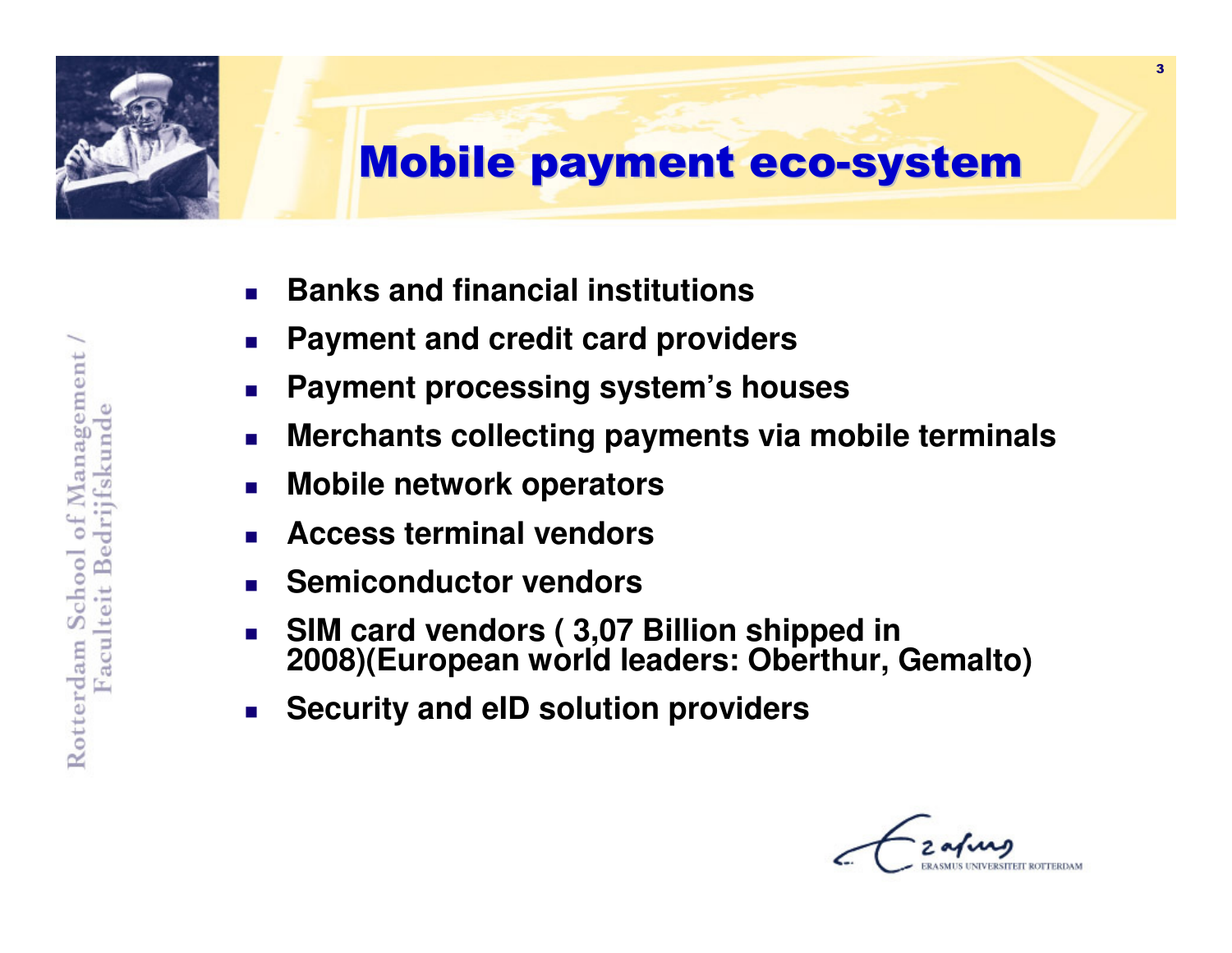

- П **Manila, world capital of SMS based payments incl. International transfers (started 2000, 28 M users, 200 M SMS/day in total); uses swap accounts managed by the operator domestically and internationally; recepient is advised by SMS with a code and can withdraw transfer value from a network of operator** partners (money machines, shops); used also by the 8 M Filipino foreign workers transferring home 10 BUSD (10 % of **GNP)**
- **Strategic intent . Operators by turning the mobile phone into an electronic wallet, achieve higher loyalty by a wide network of partners, far wider than bank branches ;use of SIP-AAA**
- **Transfer fee : 1 %, typically for amounts up to 500 USD, vs. Banks fees of 4,5 % say from HK to Manila**
- **Other players. DoCoMo's acquisition of the payment branch of Sumitomo Bank (700 MUSD in 2006) , Telefonica / Banco Bilbao Vizcaya Argenteria (BBVA) plus many experiments worldwide , SK Telecom Moneta service**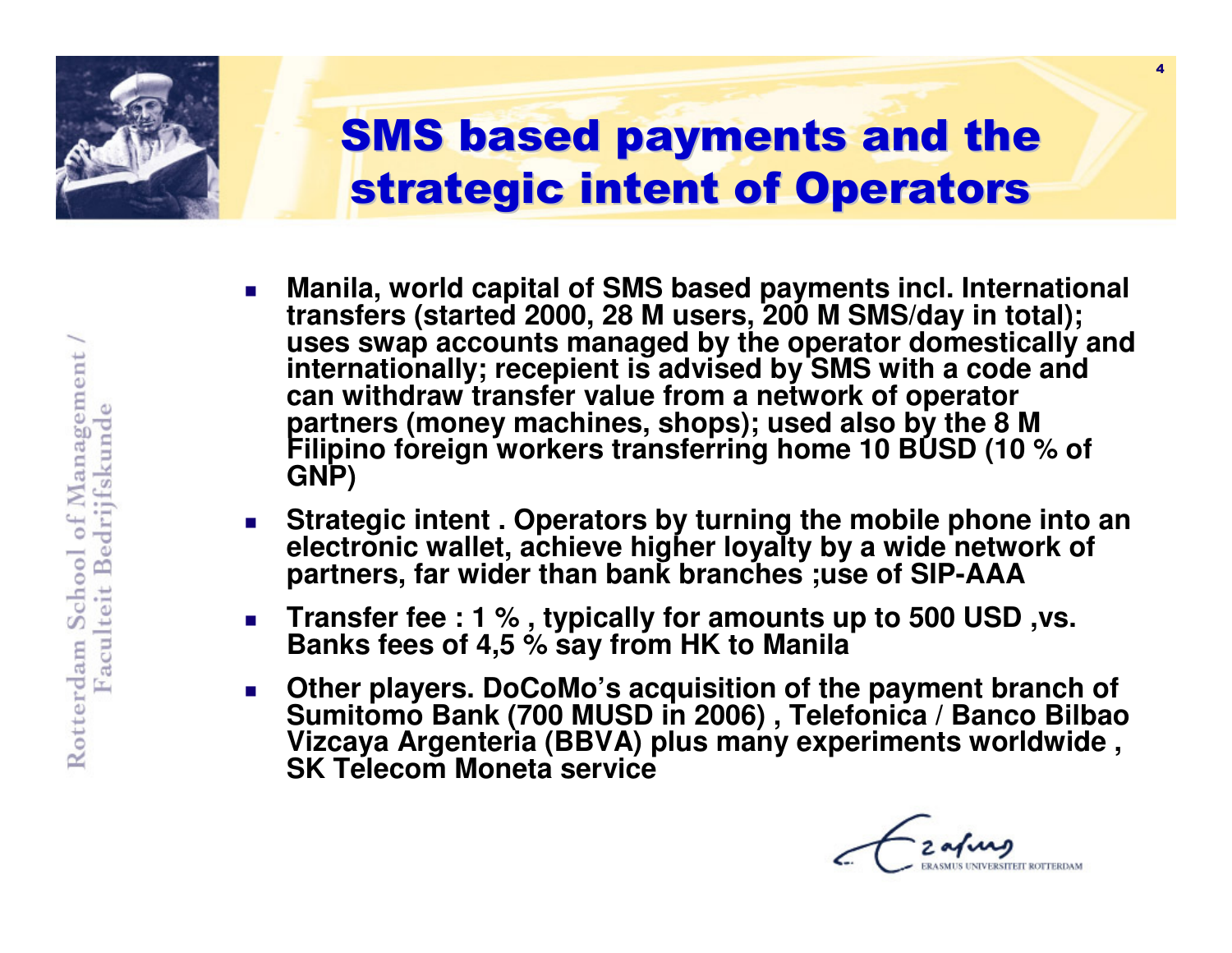

# SMS based payments and the strategic intent of Banks

- П **Caisse d'Epargne 's Movo service for customers with an account ; recepient characterized by his mobile phone number and amount (SMS to 72111) ;sender and recipient have to register on movo.fr**
- **6 Euros/year subscription price, plus 0,50 Euro fee/transfer, plus SMS fee to operator**
- **Strategic intent is: 1) to increase deposits rotation and take business away from credit card processes 2) control the distribution of SIM cards with payment card functionality on SIM (EMV standard) via MVNO's, OR RFID (with the active** participation of some mobile terminals suppliers such as Nokia, **Sagem** ) 3) prepare for the possible reduction in plastic cards in **favor of electronic purse**
- Other players or attempts : Ebay Paypal, plus many **experiments; initiatives of Master Card PayPass, SEB, Gemalto, Sagem, Inside Contactless, Credit Mutuel, Cresco (NO); , failure of Deutsche Bank's Paybox**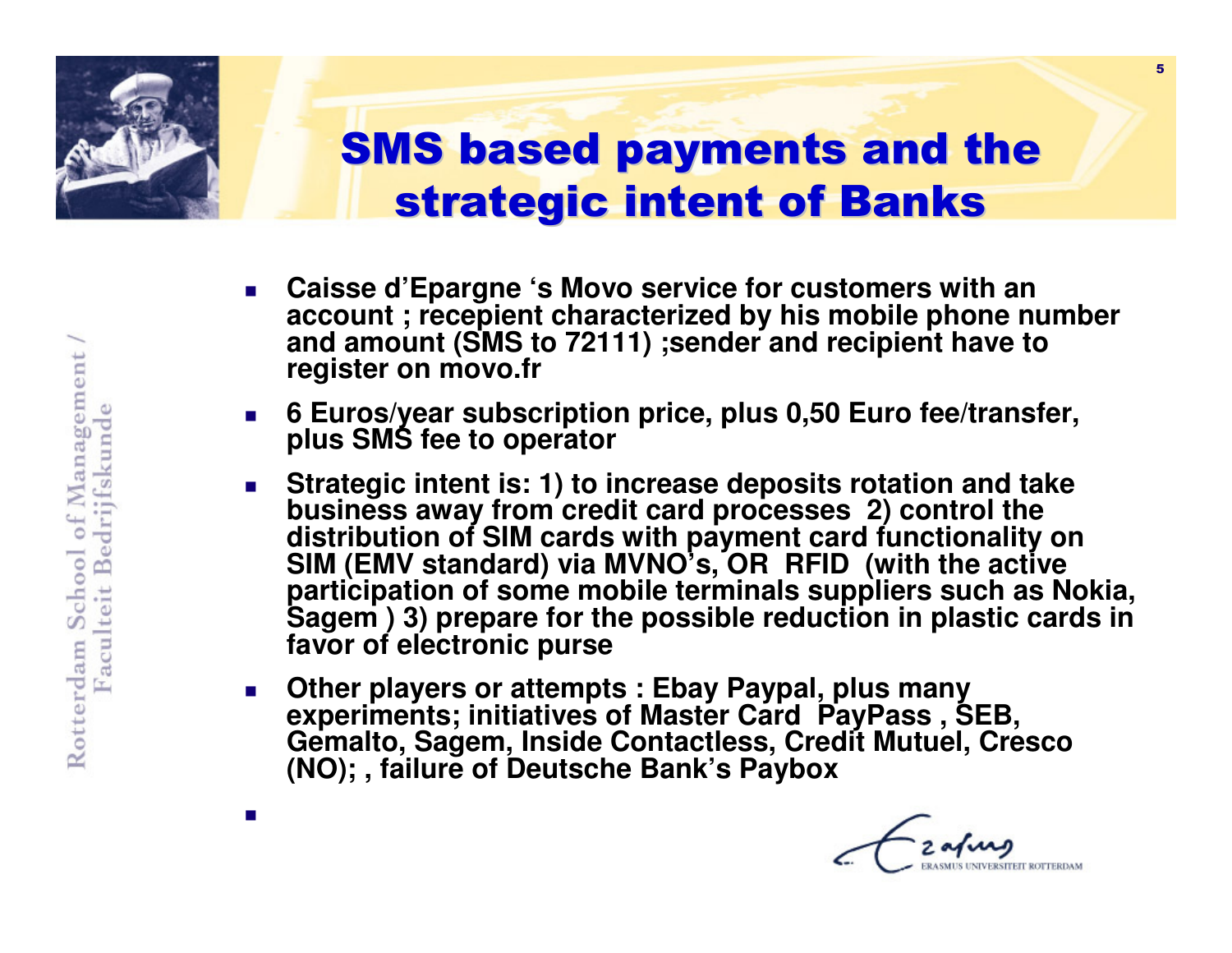

- П **In Belgium, almost all banks have (had) one common**intersettlement platform Banksys, thus enabling multi **interate bayments : Fortis, Dexia, KBC, ING ; other one was Bank Card Company (BCC)**
- П **ATOS Worldline purchased both for approx 1 Euro per turnover Euro ( 309 M Euros in 2008)**
- **Strategic intent of systems houses : serve as third party neutral payment agent outsourcing agents to both banks and operators**
- **n** Other cases: CSK in Japan, DST in US, Monitise (M**payments/RFID only),**
- Ш **Few back end finance systems are prepared for mobile security and formatting requirements**

6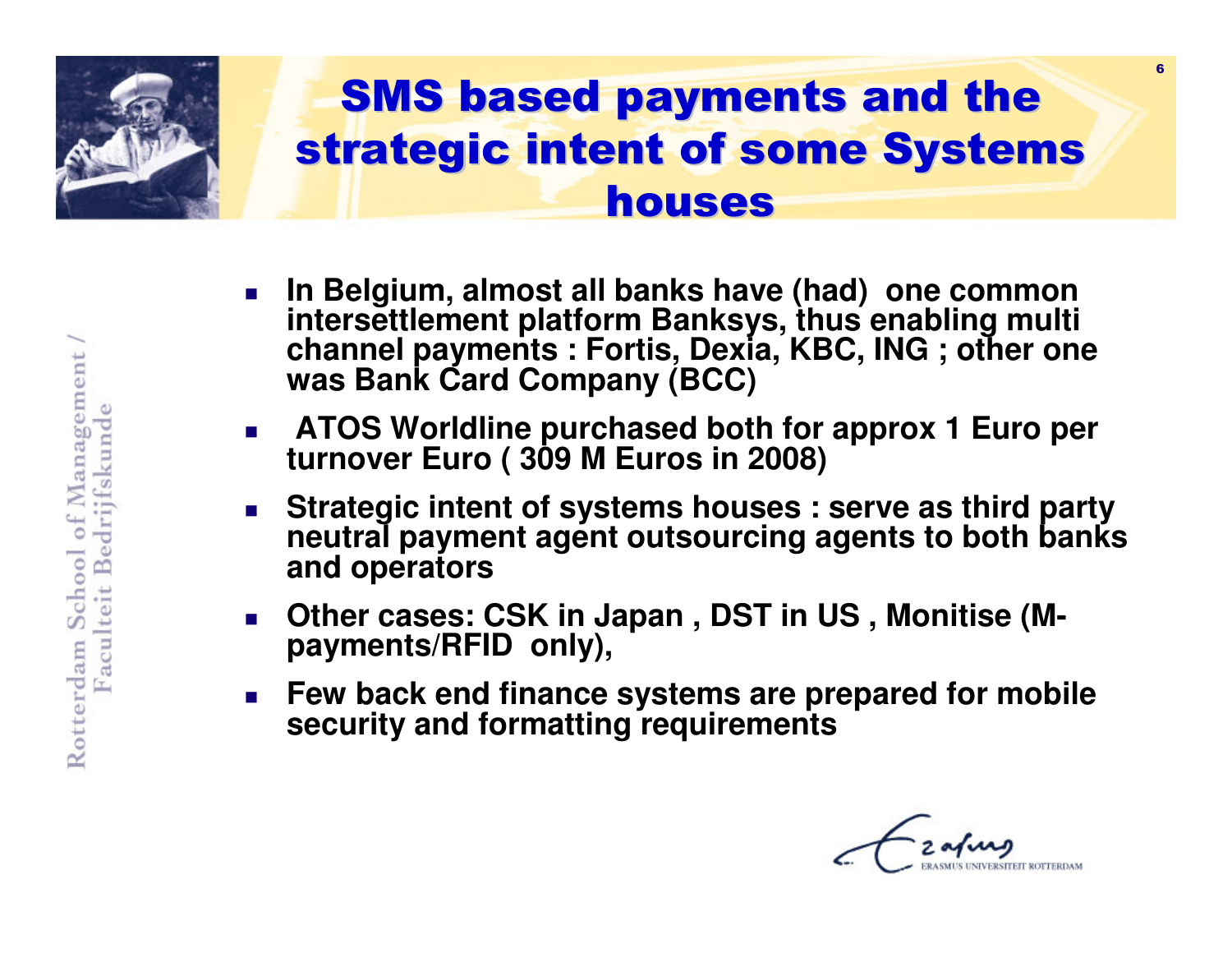

- Г **With an average 35-80 % (culture and also country dependent) of all mobile generic services being prepaid to the operator over periods of several months ,directly or via a payment agent (not only banks) , aren't mobile operators short-term deposit banks holding at any time double digit Billions Euros ?**
- Г **Going beyond collection of receivables from their own customers alone, to what extent should operators carry out simple payment processing functions traditionally carried out by banks between their customers and between their customers and third parties? For example, for some mobile operators whose ownership include public utility companies, such third parties could be water, power and cable TV bills –**
- $\mathcal{L}_{\mathcal{A}}$  **Furthermore, with mobile operator's capability to handle efficiently and in real-time large and also Euro 10-type payments (tickets, parking,..), and their ability in handling bundled service definitions, aren't they already micro- and macro-payment agents ?**

7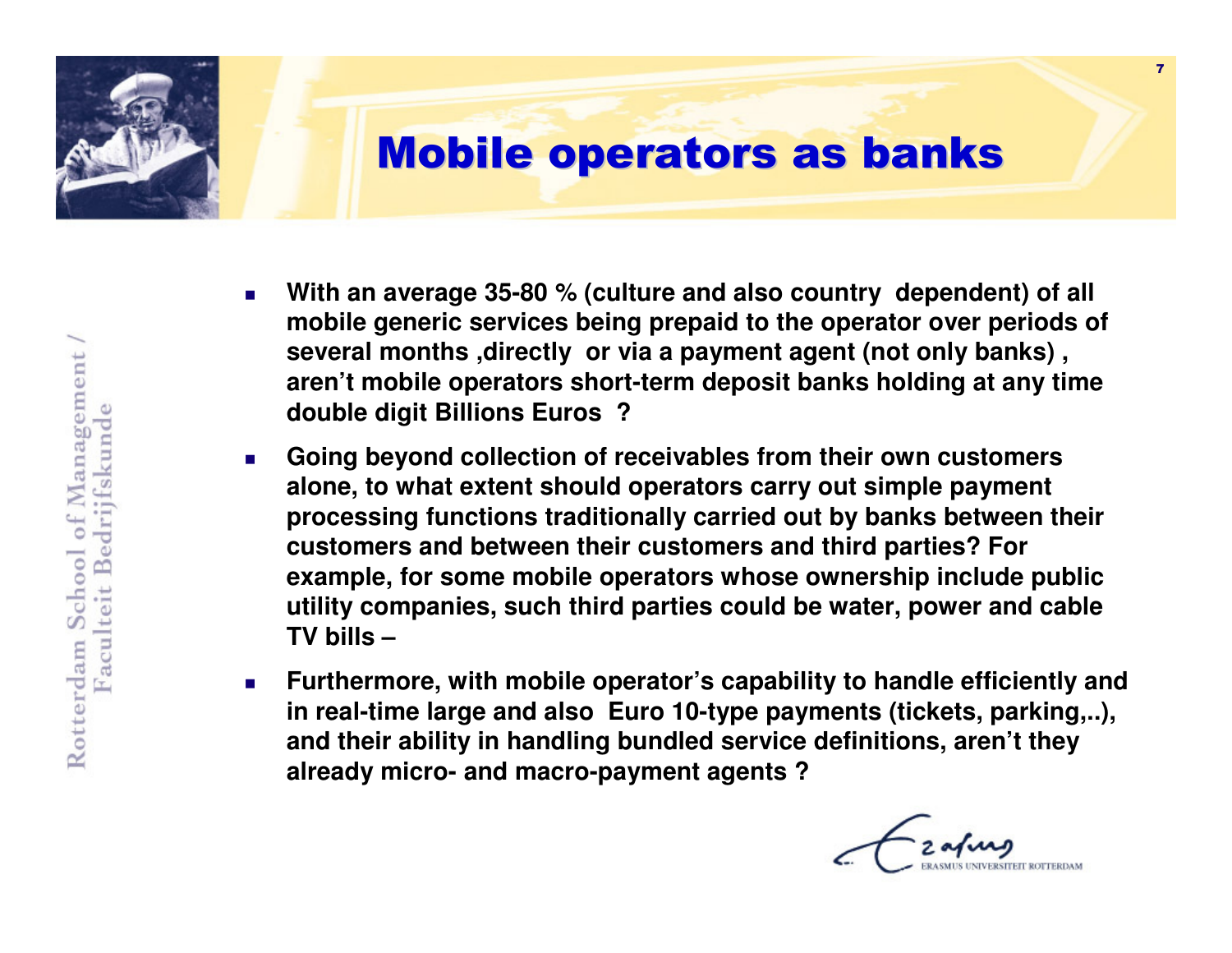

- Ш **With,one one hand, large sole-owned and shared ATM networks mostly in urbanized areas, linked to IP/packet backbones, and , on the other hand, the easily deployed capability to extend ATM's with RFID/NFD readers, haven't the banks the capability to become operators bypassing wireless public operators for payments?**
- **With the option to add WiFi or WiMAX base stations to ATM terminals, banks can in urbanized environments become hot spot operators, and they can provide financial and other content surpassing what mobile operators can give**

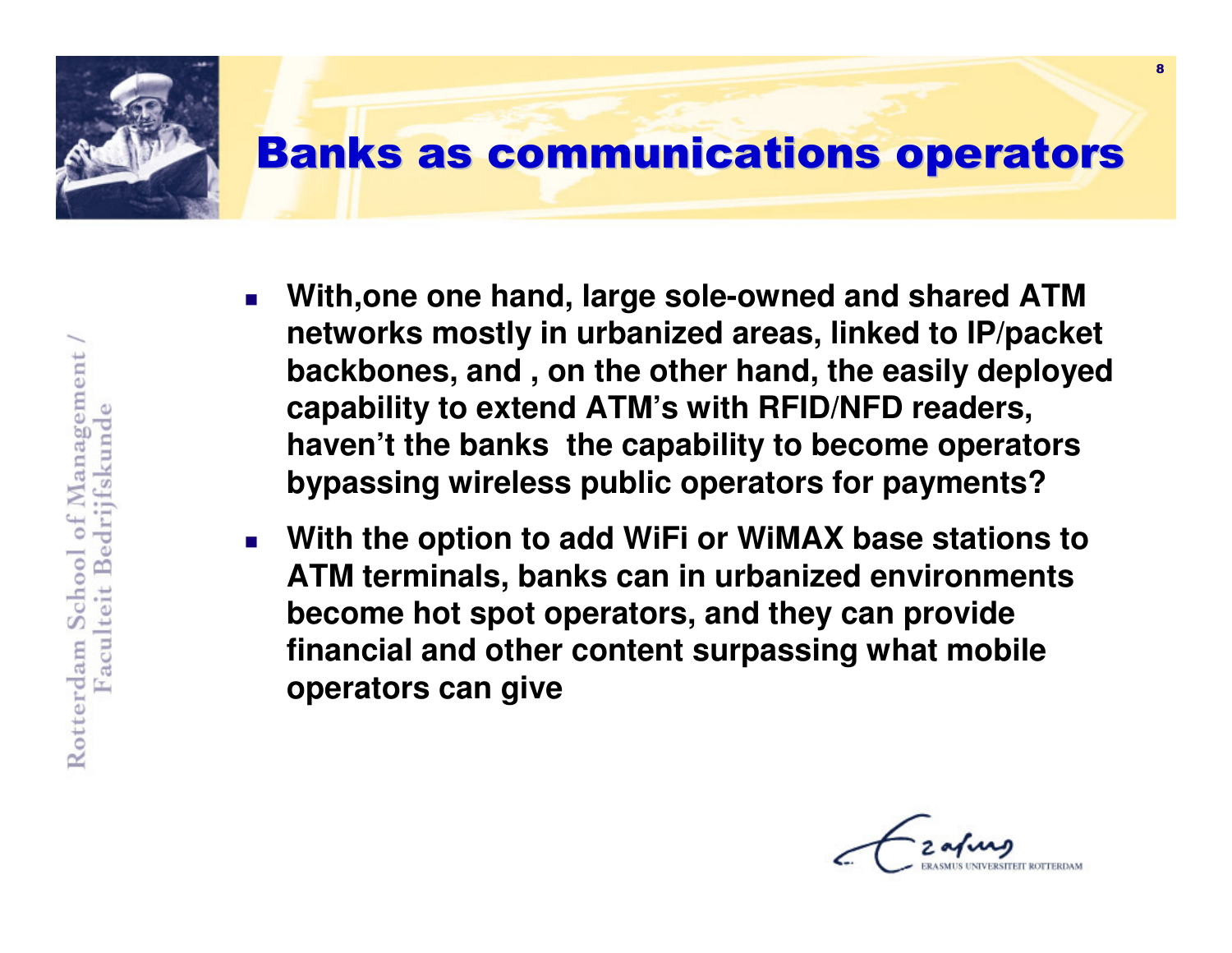

**Very important is the research result that actually there is not much difference , at IT and technology levels, between the customer care and transactions platforms of mobile operators (see Figure 1 ) ,and those of banks (see Figure 2 ) ! This fact is the result of the evolutions of both layered communications systems architecture, and of banking sofware systems architecture, in that mobile networks have evolved much faster than fixed networks. The security levels offered by mobile networks inside the infrastructure are also on par (higher to) with those in banking software .**

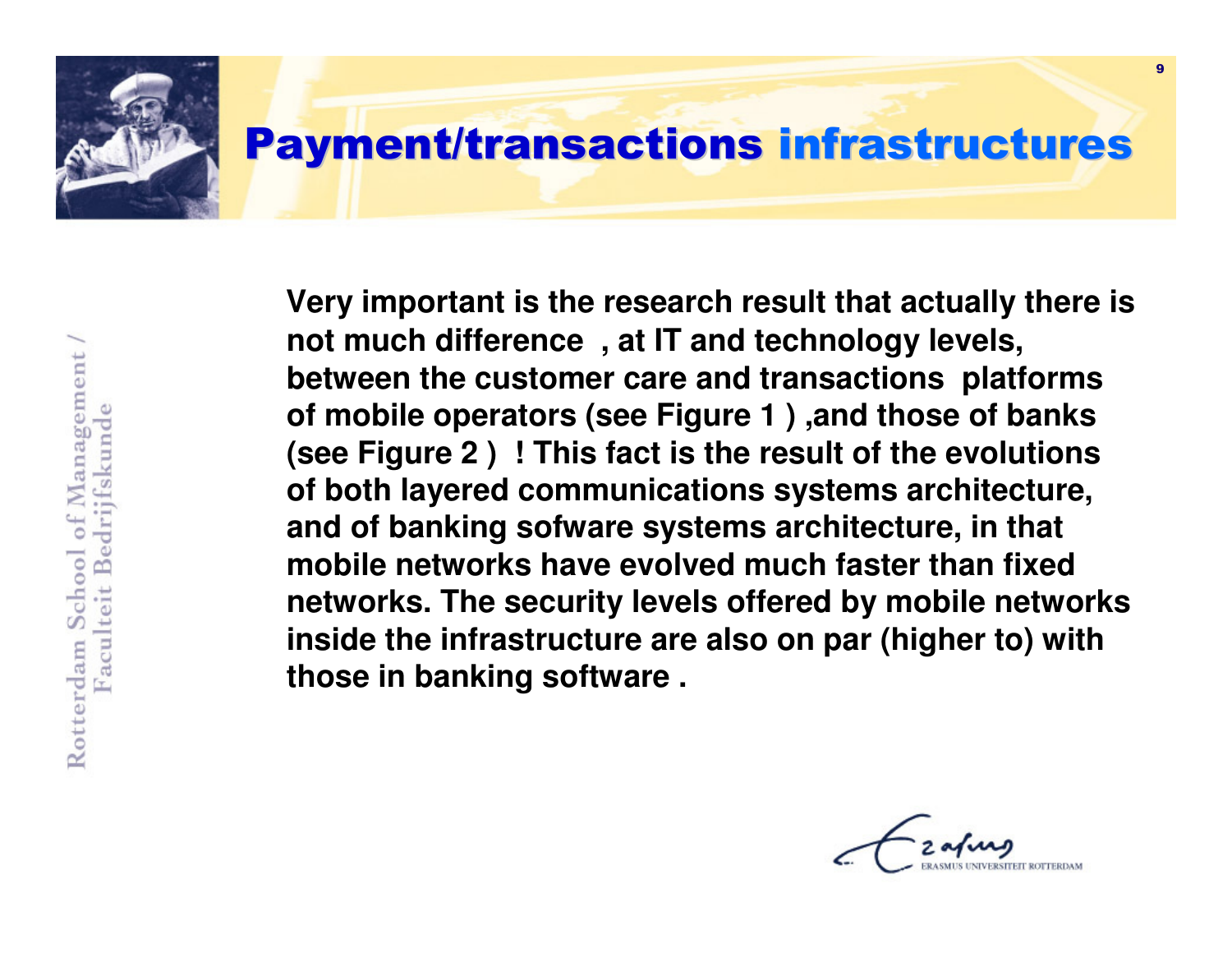

- **O: Establish and verify terminal owner'sidentity**
- H. **1: Associate the access terminal with payment instruments (Bank, Pre-pay, Credit card) all at <sup>a</sup> banking grade of security**
- × **2: Payment tool download (via SMS, browser, or Java app)**
- × **2: Pass-on payment information to payment backbone infrastructure and executetransactions and notify recepient / payee**

*All agree on the above, but who controls what or performs best each step ?*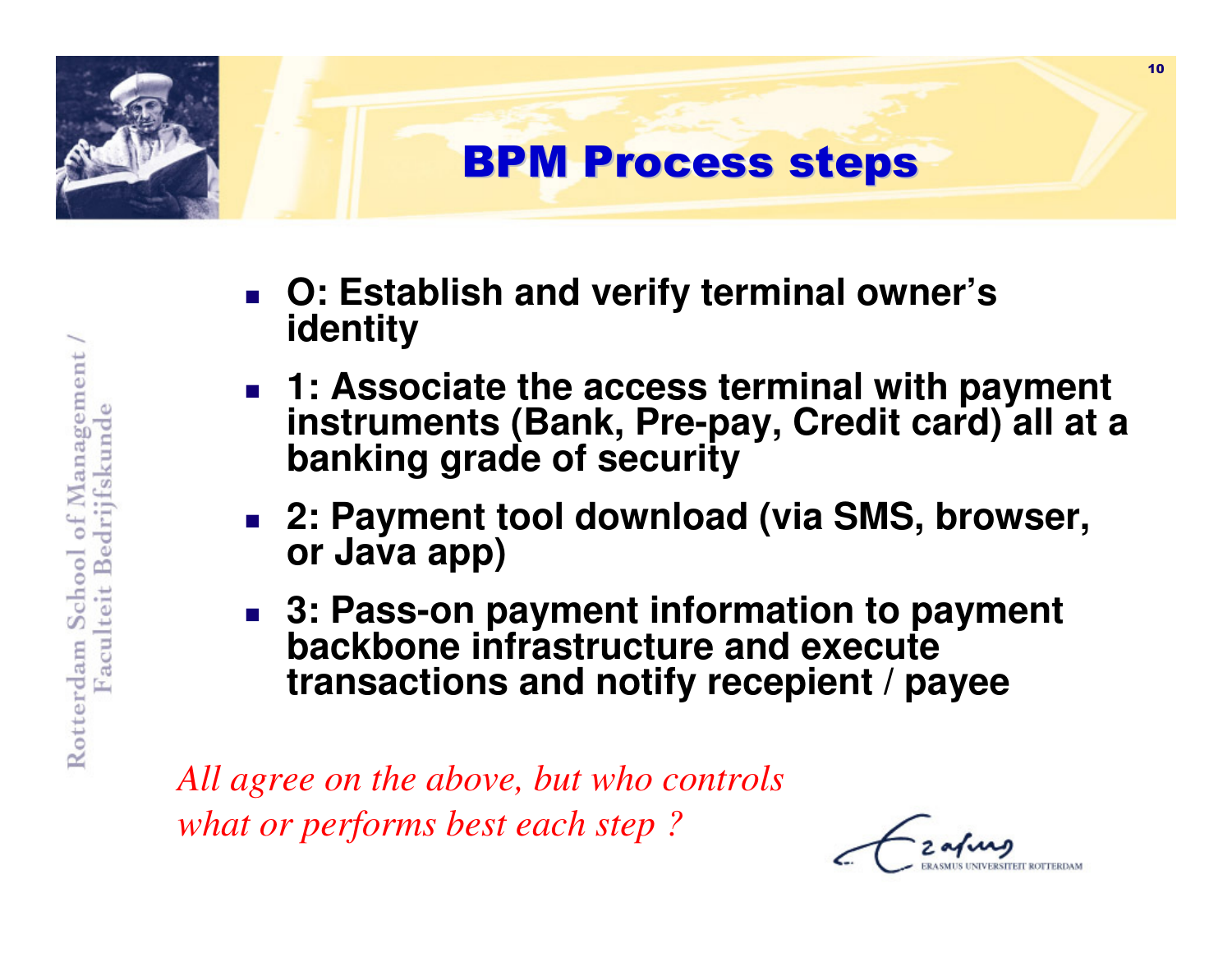

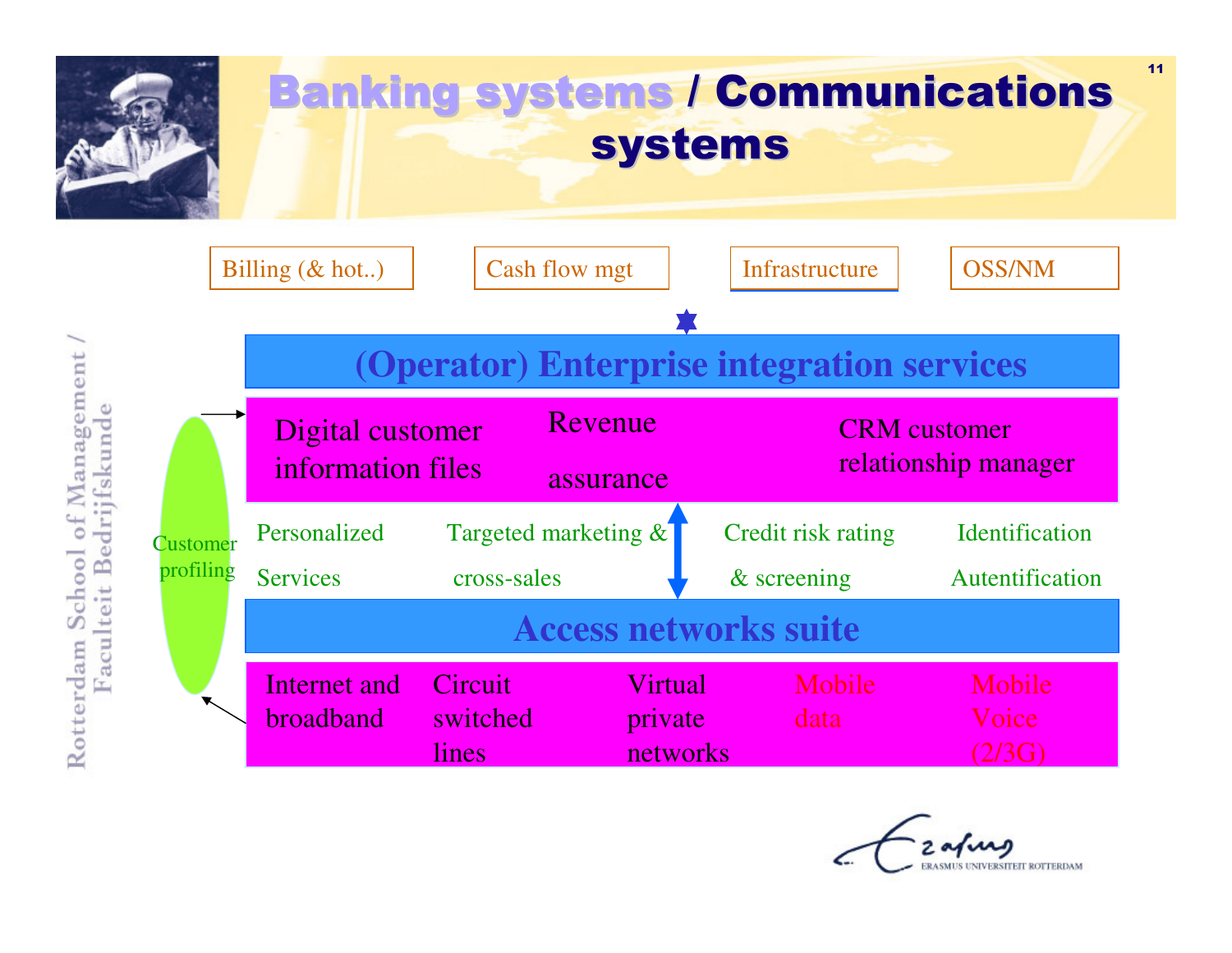

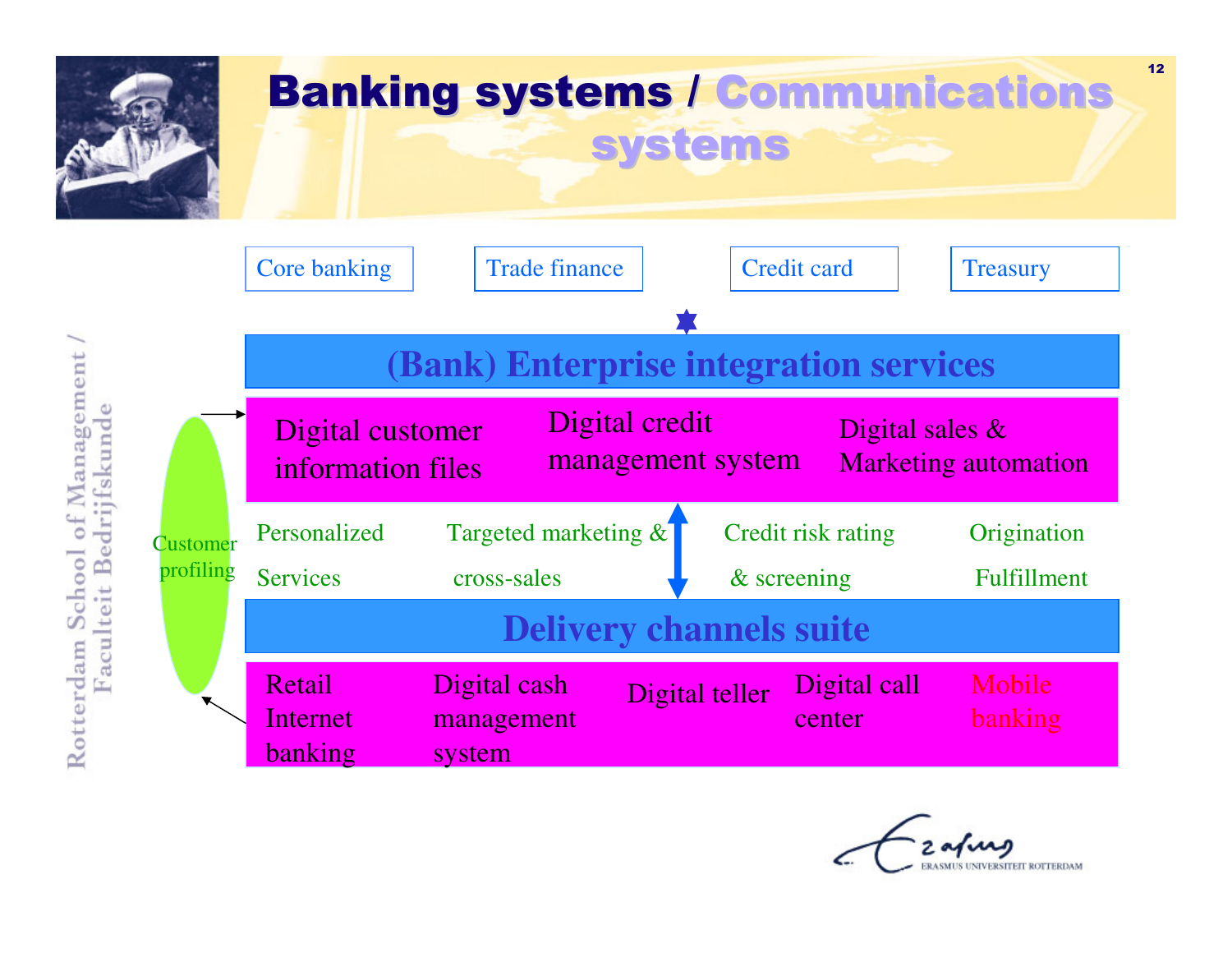

#### Mobile billing pre-processing system architecture

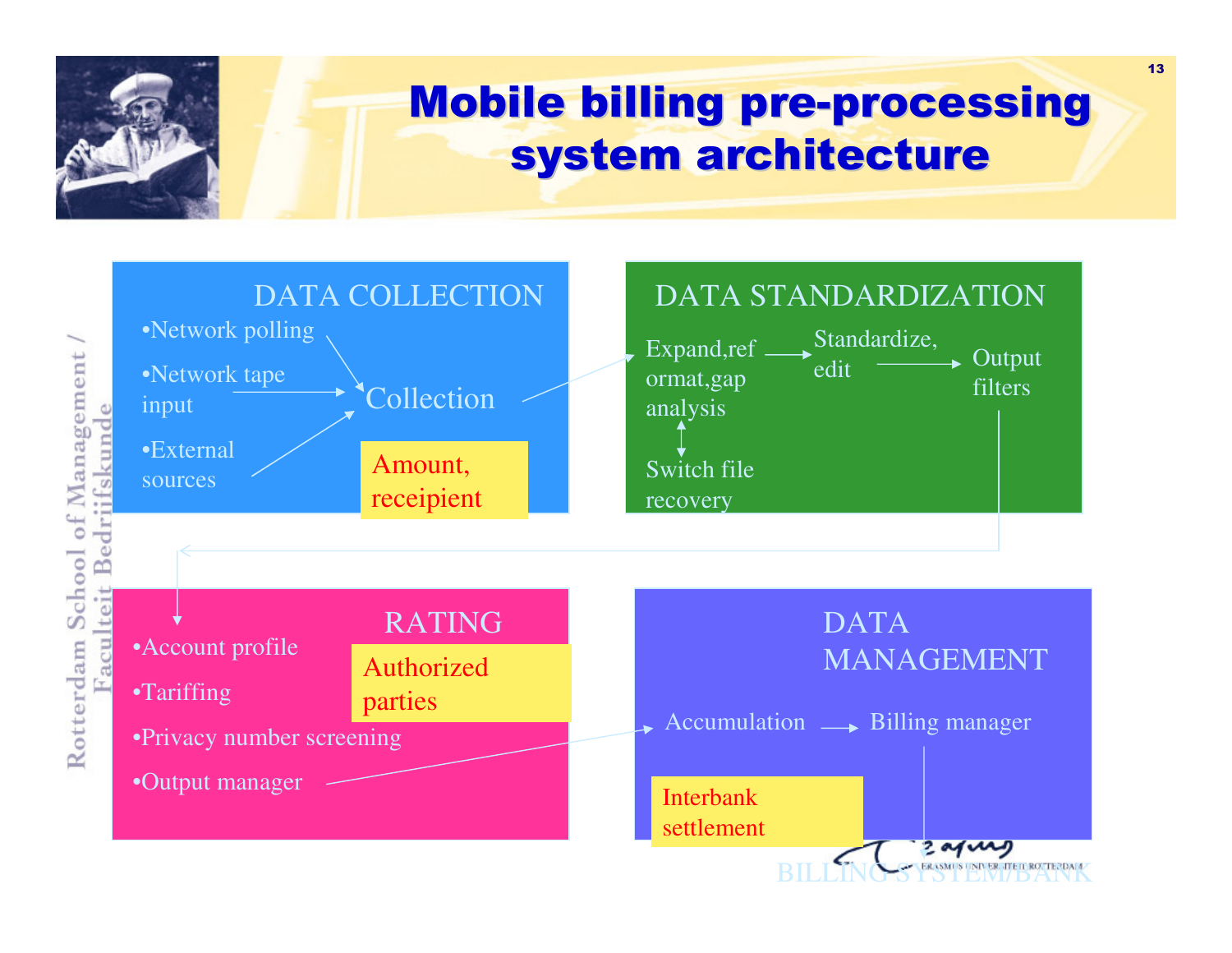

- × **Key choice between fully embedded NFC in the access terminals, or contactless NFC enabled SIM cards**
- m. ■ The high price differential in favor of<br>contactless SIM; a SIM only proposition is far<br>more attractive for operators and users; it<br>avoids operator handset subsidies, allows them<br>to sign up new or existing subscribers; s
- × **Users taking advantage of SIM offers do not need to miss out on new mobile payment services while retaining their access terminals**

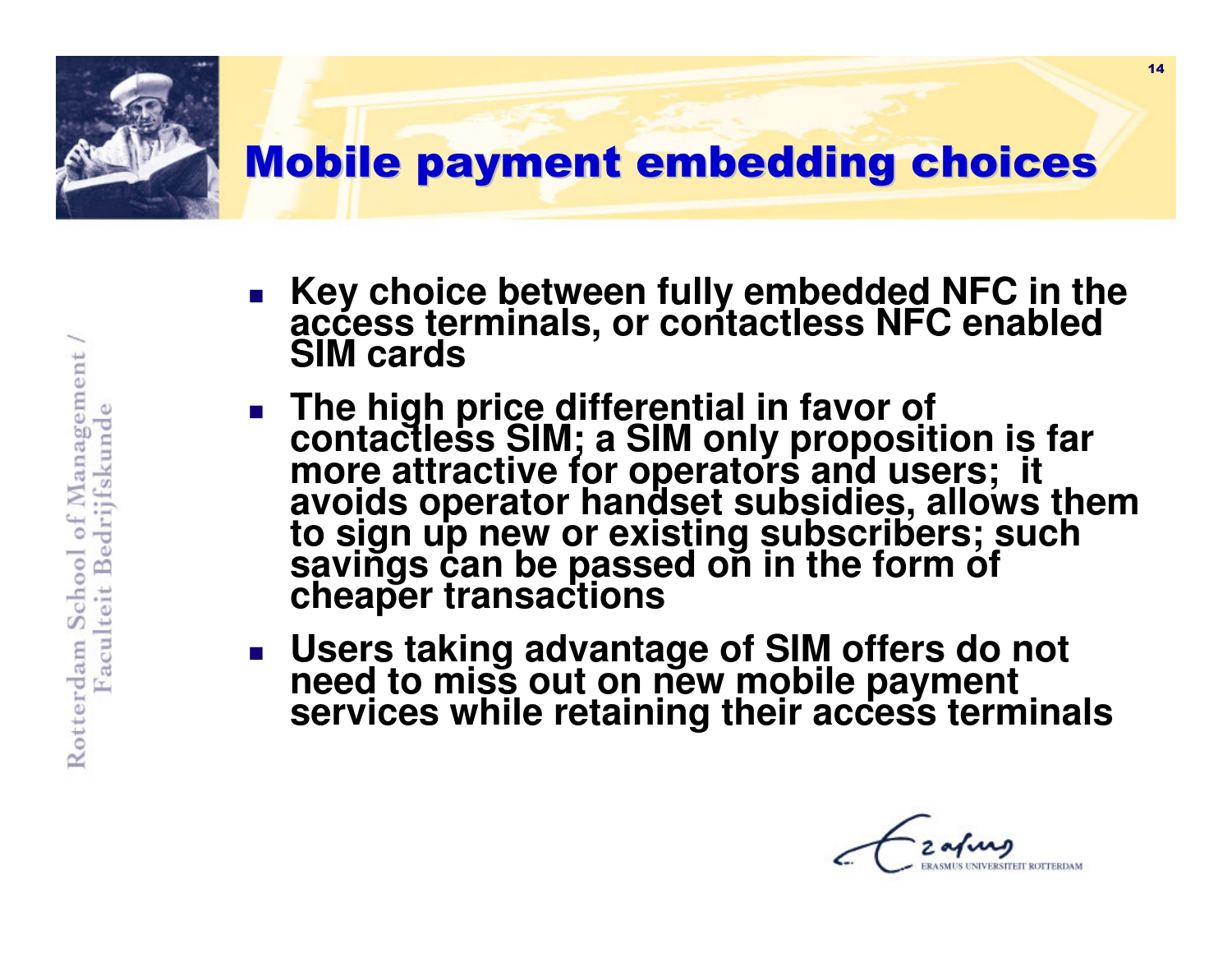

### Technical solutions for contactlessNFC / RFID payments

- П **User interface in access terminal for contactlesspayments : Application Activation User Interface (AAUI)**
- Ш **Multi-service/ multi-application environment for Secure payment element (SE) showing alternative paymentapplications on access terminal**
- Ш **Global Platform Card Registry Service (CRS)**
- Ш **EMVCo Common contactless communications protocol**
- Ш **Mobile Payment Type Approval framework**
- Ш **Universal security chipsets (supportng Sony's FeliCaTM, MIFARETM, Java TM)**

The main barrier is still the late roll out to mass-market of NFC enabled accessterminals

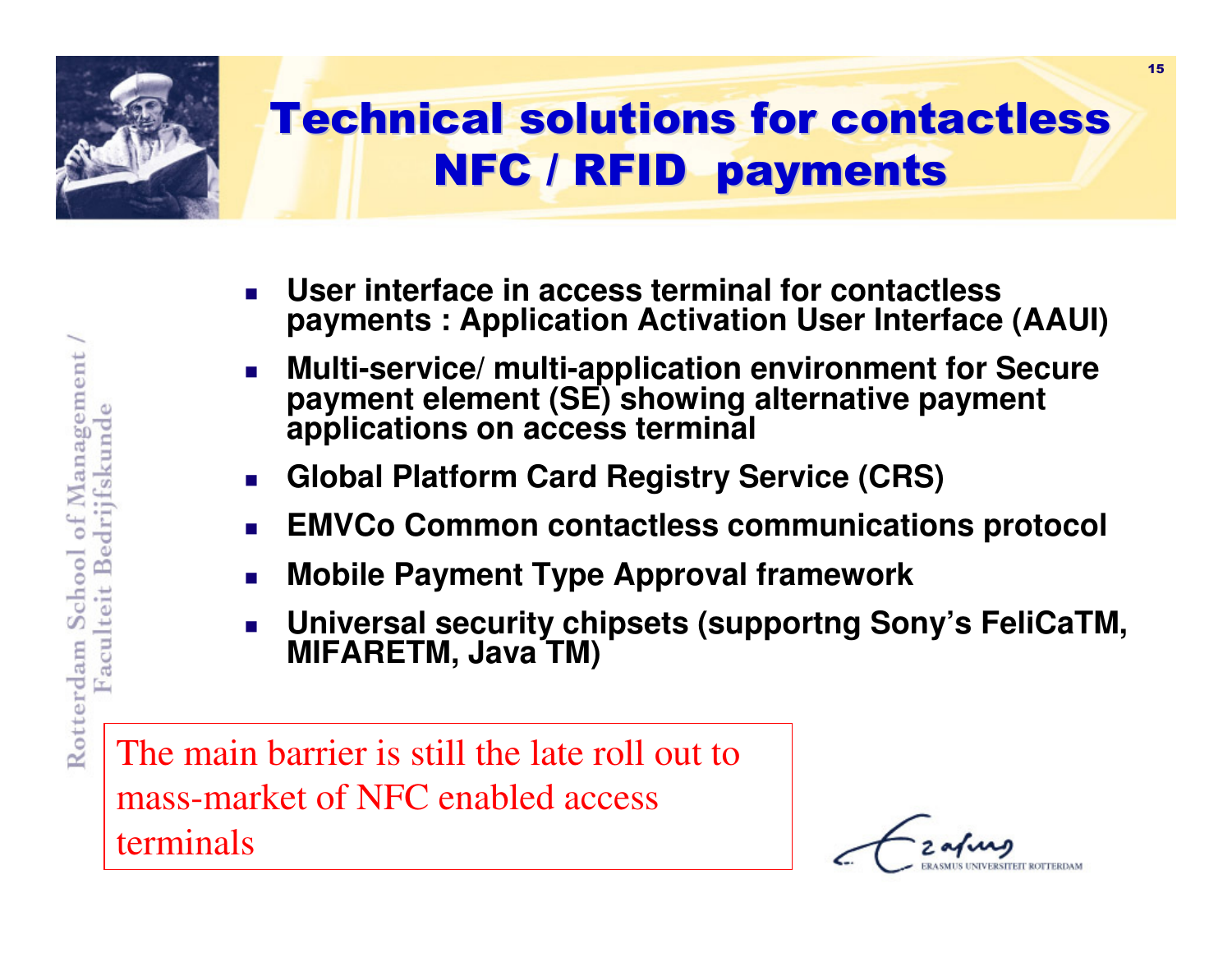

- П **Legally rooted national eID identity management solutions and processes**
- Ш **European wide electronic identity interchange (evolvingstandard )**
- **EXECUTE:** Turning the service provider into a trusted party by **banks and national e-ID root servers**
- Ш **eID brokerage between third parties (eg. Mobile advertising) with privacy compliance**
- Ш **Operator based subscriber data broker to link policy andsubscriber identity information with public eID**

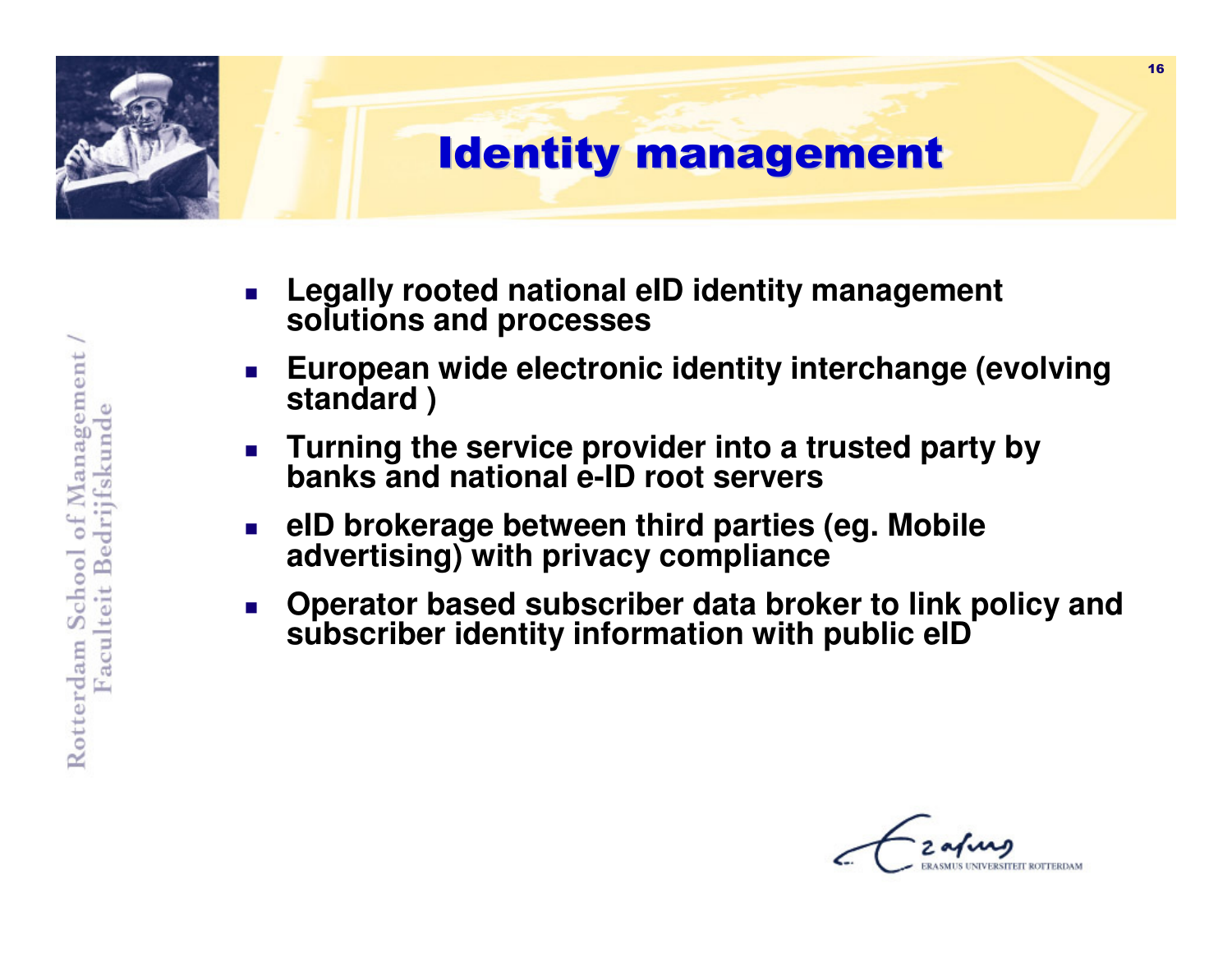

- П **Several operators want to offer mobile payment services,but with proprietary technologies ,on interoperable networks and terminals.... Doomed to fail !**
- Ш **OMA and Financial Services Technology consortium develops API's that facilitate M-payment systems inmobile terminals based on interoperable back end systems (e.g. US Sprint+eOne Global+Payment Works )**

Rotterdam School of Management Faculteit Bedrijfskund

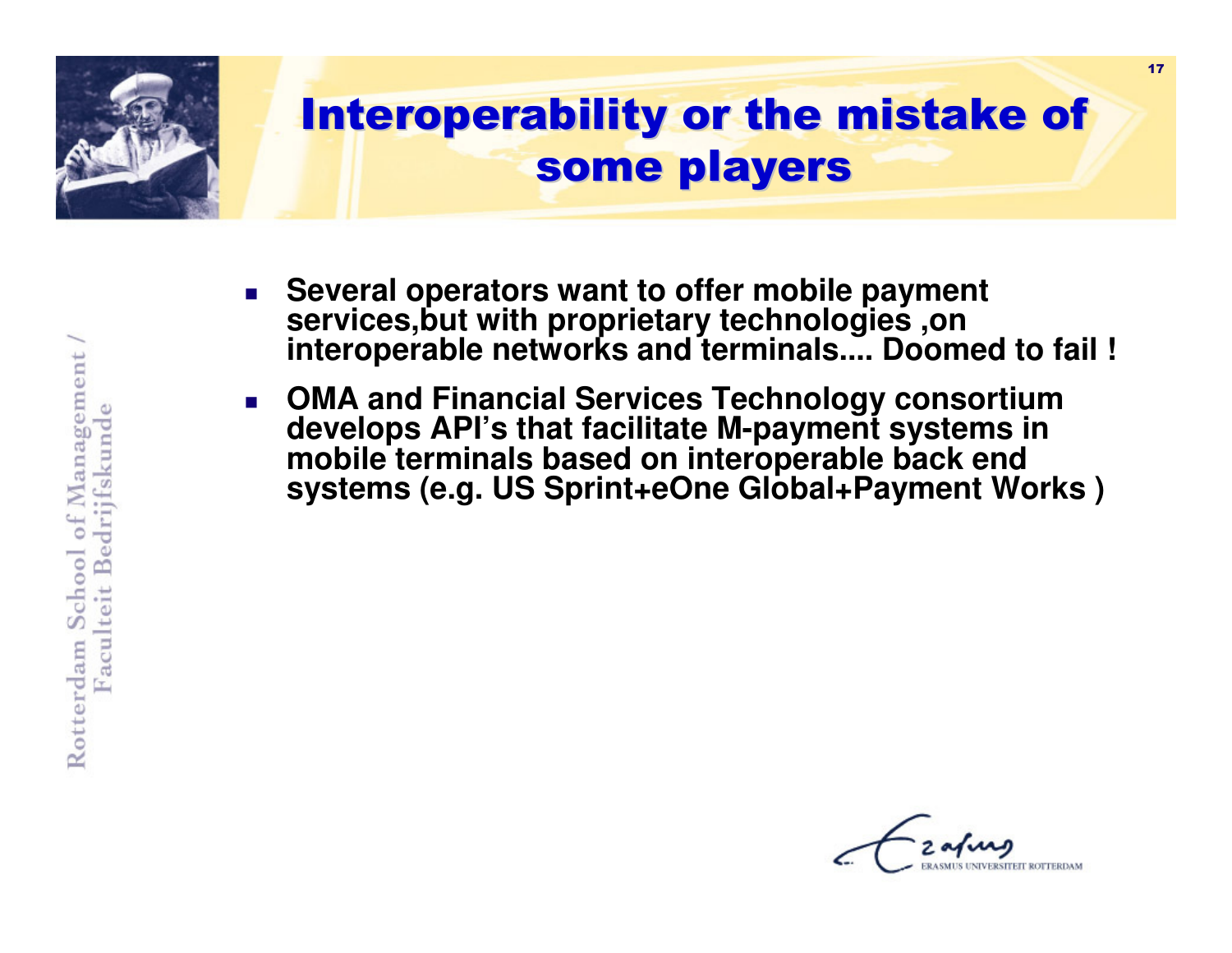

- $\mathcal{L}_{\mathcal{A}}$  **Contactless mobile payments and interoperability: EMVCo (Amex, JCB, Master Card, Visa) chip basedtransactions**
- $\mathcal{L}_{\text{eff}}$  **Mobile payments: Global Platform intl. (Smart card specification body) , GSM Assoc., NFC Forum, ETSI, Mobile Payment Forum, OMA**

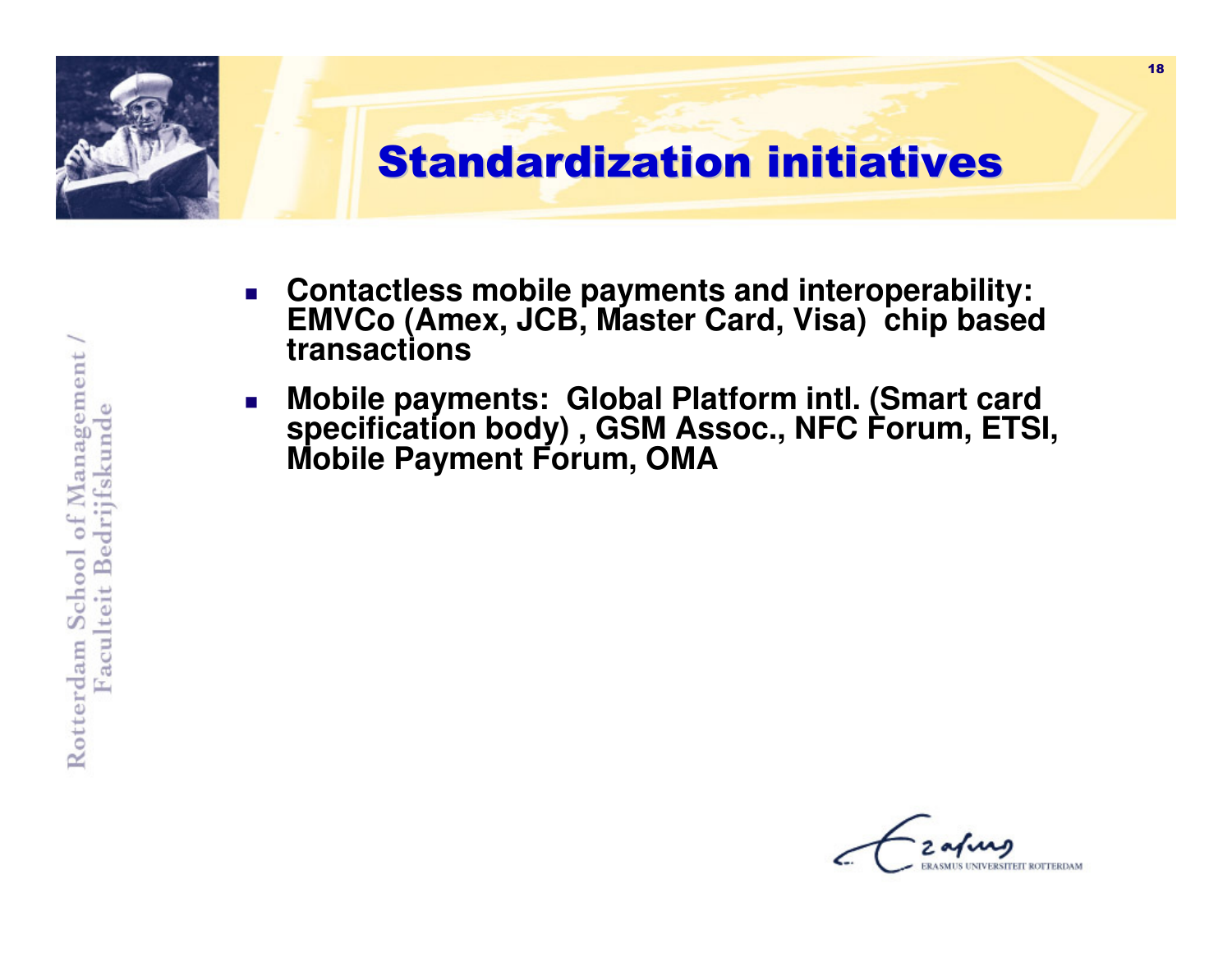

- П **Private user data is Not visible to any e-service provider**
- $\mathcal{L}^{\mathcal{L}}$ **Sensitive data only visible in relation to the payment**
- $\mathcal{L}_{\mathcal{A}}$ **Multi-channel and platform payment software**
- Ш **Integration with an existing pre-paid service to lower investment threshold**
- Ш **Measure incentive to create more services since payment is immediate**